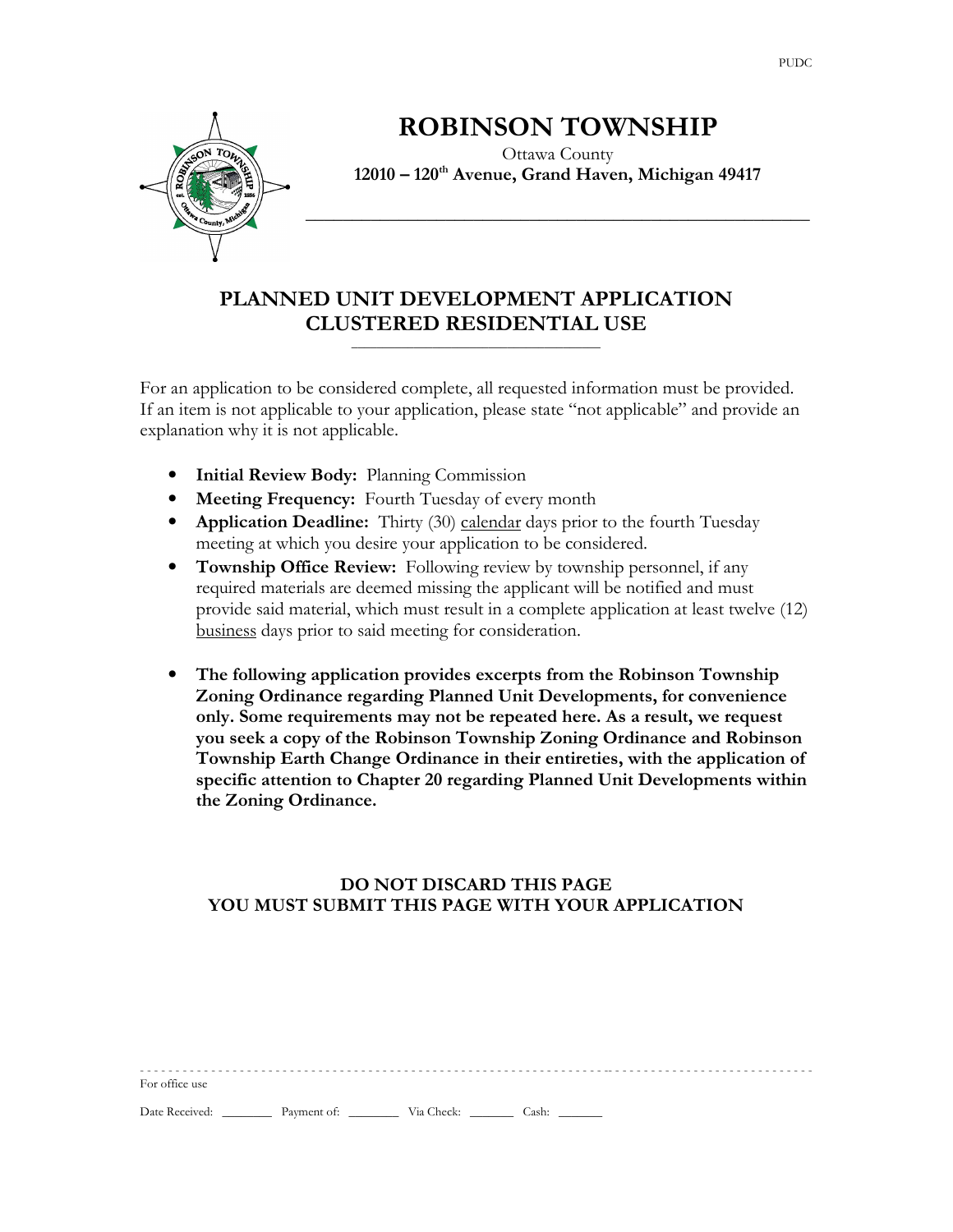

# ROBINSON TOWNSHIP

Ottawa County 12010 – 120<sup>th</sup> Avenue, Grand Haven, Michigan 49417

\_\_\_\_\_\_\_\_\_\_\_\_\_\_\_\_\_\_\_\_\_\_\_\_\_\_\_\_\_\_\_\_\_\_\_\_\_\_\_\_\_\_\_\_\_\_\_\_\_\_\_\_\_\_

# PLANNED UNIT DEVELOPMENT APPLICATION CLUSTERED RESIDENTIAL USE

 $\overline{\phantom{a}}$  , and the set of the set of the set of the set of the set of the set of the set of the set of the set of the set of the set of the set of the set of the set of the set of the set of the set of the set of the s

APPLICATION FEE: \$1,500 + ESCROW (Escrow fees cover additional Township expenses. Unused portion of an escrow account is returned to the applicant)

## SECTION 3.23 - CLUSTERED RESIDENTIAL DEVELOPMENT.

A residential development, contingent upon Planned Unit Development rezoning and specific approval of the development by the Township Board, consisting of two (2) or more detached one-family and/or two-family dwellings located upon platted lots or condominium sites, predominately all of which condominium sites or lots are smaller than would be required by the underlying zoning district before the property was rezoned to the Planned Unit Development Zoning District and none of which sites or lots exceed three (3) acres in area.

#### SECTION 20.10 - MINIMUM SIZE

The proposed area of land for a Clustered Residential Use Planned Unit Development shall be no less than forty (40) acres.

## SECTION 20.3 - PROCEDURES

Planned unit developments shall be approved in accordance with the procedures and requirements hereinafter specified. Any lot or parcel of land or portion thereof is eligible for Planned Unit Development Zoning District rezoning, provided it meets the minimum size specified. The Planning Commission in making its report and recommendation to the Township Board as provided in Section 20.6 hereinafter and the Township Board in granting or denying approval of the Planned Unit Development Zoning District as provided in Section 20.9 hereinafter shall each consider the following standards.

- (A) Whether the proposed planned unit development is consistent with and promotes the intent and purpose of this Ordinance and the considerations referenced in Section 20.1 hereinbefore.
- (B) Whether the proposed planned unit development is compatible with adjacent uses and population densities of land, adjacent concentrations of populations, the natural environment, and the capacities of public services and facilities affected by the planned unit development.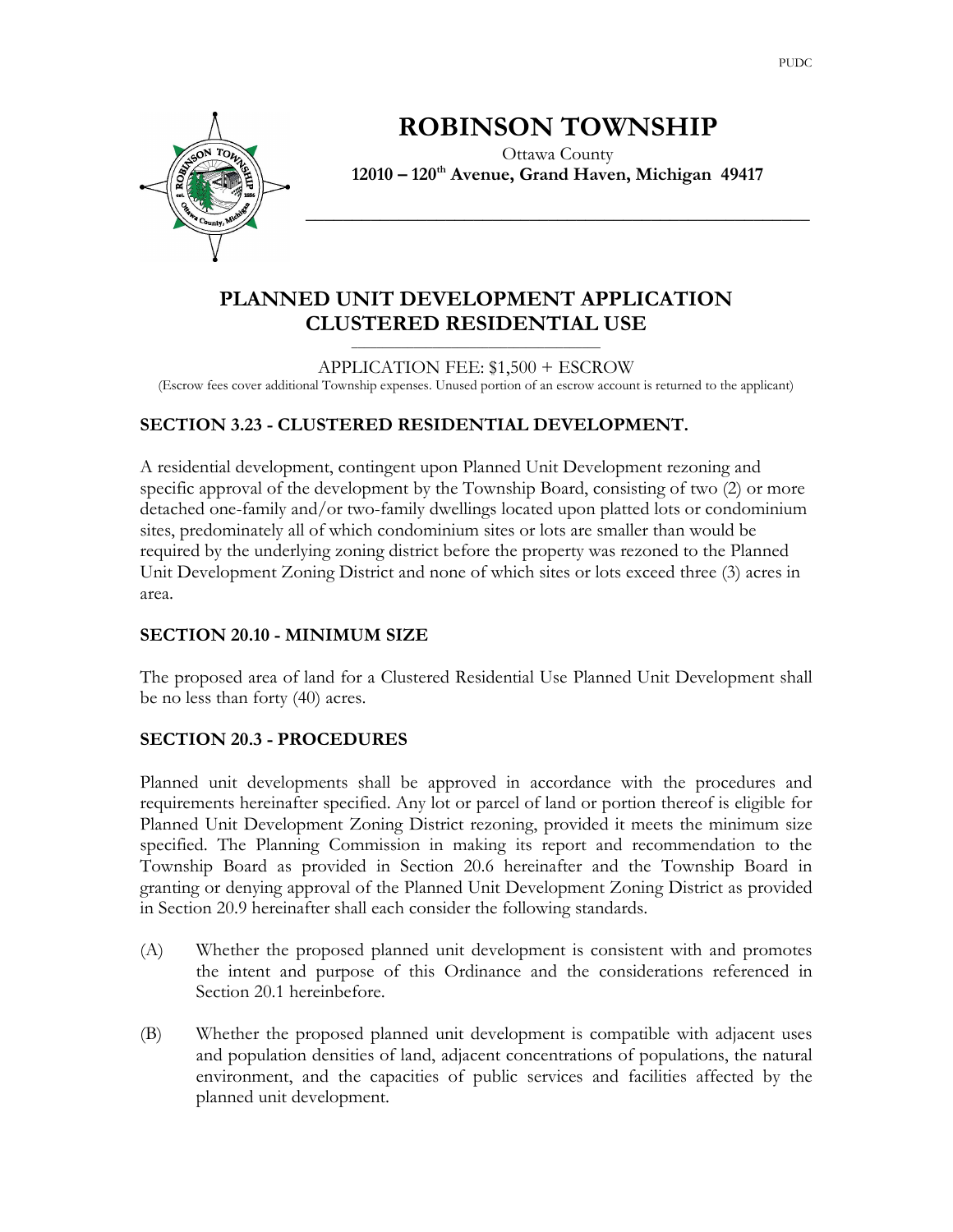- (C) Whether the planned unit development is consistent with the public health, safety, and welfare of the Township.
- (D) Whether the planned unit development is compatible with the Township=s Master Land Use Plan and existing zoning.
- (E) Whether the planned unit development meets the requirements, terms and conditions of the Robinson Township Earth Change Ordinance, as amended, as if the Earth Change Ordinance applied to the planned unit development.

#### SECTION 20.4 - PRELIMINARY DEVELOPMENT PLAN

Applicants for Planned Unit Development Zoning District rezoning shall prepare and submit fifteen (15) copies of a preliminary development plan for the planned unit development. This development plan shall set forth, in general terms, the proposed uses to be developed in the planned unit development and the following specific information.

- (A) Legal description of the land included in the Planned Unit Development Zoning District.
- (B) Small-scale sketch of properties, streets, and uses within one-half (½) mile of the proposed Planned Unit Development Zoning District.
- (C) A map to scale showing any existing or proposed arrangement of:
	- (1) Streets;
	- (2) Lots, condominium sites, buildings and structures;
	- (3) Access points;
	- (4) Other transportation arrangements;
	- (5) Buffer strips or common areas such as recreational grounds, nature preserves or open space easements; and
	- (6) Any on-site sewage treatment facilities and water supplies; proposed routing of transmission or distribution systems of any utilities; location of any water retention facilities (i.e., storm water); underground utilities, including without limitation electric and telephone.
- (D) A narrative describing:
	- (1) The overall objectives of the planned unit development;
	- (2) Method of financing;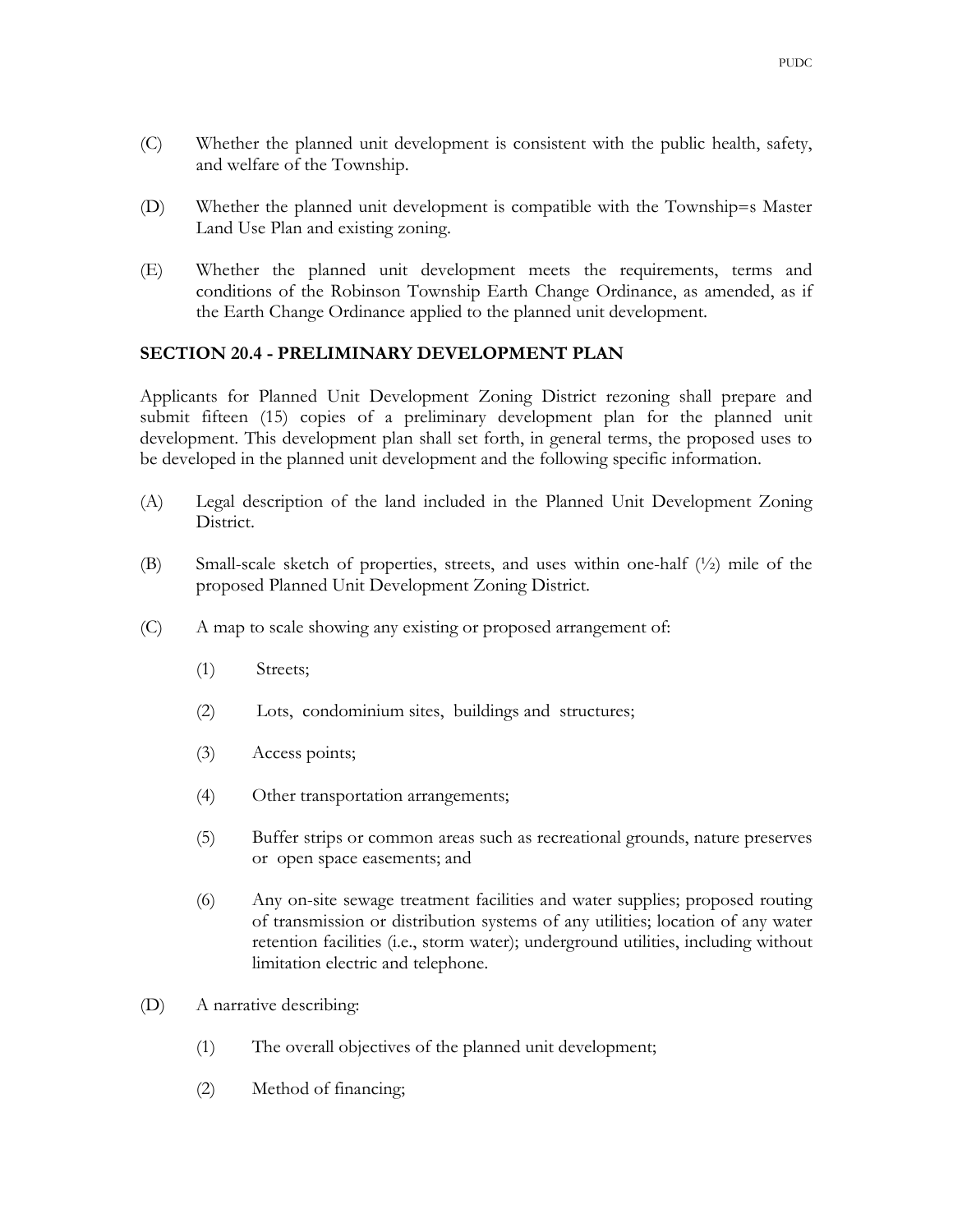- (3) Number of acres allocated to each use;
- (4) Gross and net densities of each use (density shall be calculated using methods of greatest applicability to each use and net density shall be calculated to most closely reflect only those areas clearly assigned and usable by each use);
- (5) Proposed method of providing necessary sewer and water services, as well as other public and private utilities; and
- (6) Proposed method of providing storm drainage.

#### SECTION 20.7 - FINAL DEVELOPMENT PLAN SUBMISSION

After receiving the recommendation of the Planning Commission on the preliminary development plan, the applicant shall submit fifteen (15) copies of the final development plan.

Simultaneously, with the submission of a final development plan, the applicant shall submit an application for rezoning (please see Zoning Administrator for application) requesting that the land included in the final plan for the planned unit development be rezoned to the Planned Unit Development Zoning District.

#### SECTION 20.8 - FINAL SITE PLAN CONTENT

The final development plan shall comply with the requirements for a detailed site plan, as such requirements are set forth in Section 31.7 of this Ordinance (Please see Zoning Administrator for a copy of Section 31.7). The final development plan shall also provide the following information.

- (A) The plan shall state if any of the present buildings are non-conforming.
- (B) The plan shall show each tree over twelve (12) inches in diameter measured at a point five (5) feet off the ground.
- (C) The plan shall show the location of all lot lines or condominium sites.
- (D) The plan shall show the gross area in buildings and the parking ratios.
- (E) The plan shall describe all of its aspects which might have an adverse effect on public health, safety and welfare.
- (F) The plan shall include a copy or detailed summary of any proposed easements, restrictive covenants, condominium master deeds, maintenance agreements or other similar legal documents pertaining to significant improvements or proposals of the development.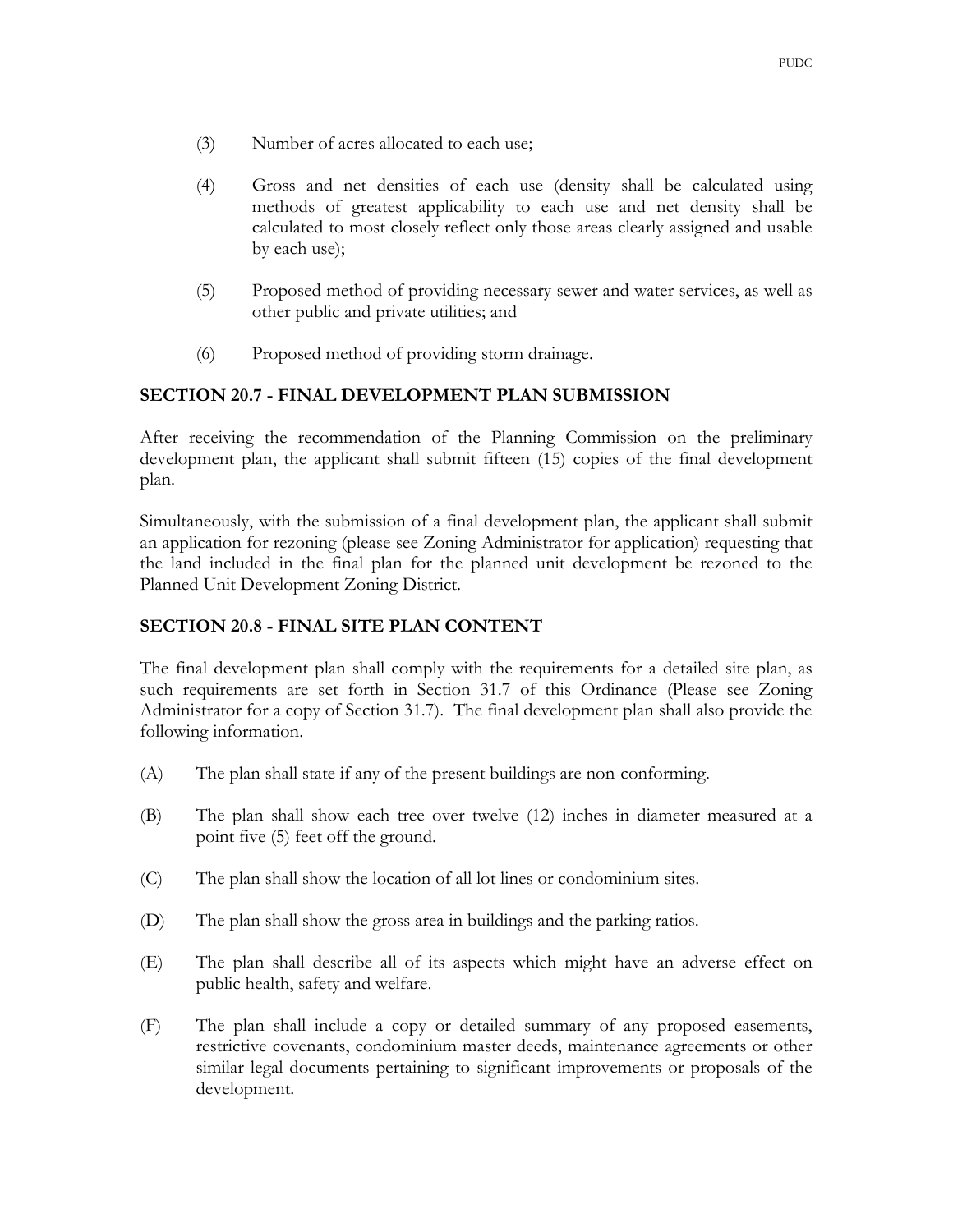- (G) The plan shall include additional information which the Planning Commission or the
- Township Board may request which is reasonably necessary to evaluate the proposed planned unit development and its effect on the surrounding neighborhood and the Township in general.

### SECTION 20.16 - CLUSTERED RESIDENTIAL DEVELOPMENTS – GENERAL PROVISIONS

Clustered residential developments are permitted planned unit developments provided they are in conformance with all State statutes and regulations governing clustered residential developments and the regulations of this Ordinance.

- (A) FIRST OCCUPANCY. At first occupancy, the infrastructure of the entire development, or any approved phase thereof, shall be complete. The infrastructure includes all roads, accesses, utilities, sidewalks, lighting , screening, storm drainage, or other features which are intended for general use within the development.
- (B) MAXIMUM DENSITY. The maximum number of condominium sites or lots within a clustered residential development which are used for one-family dwellings shall be equal to the net area (in square feet) divided by the minimum area for a lot in the underlying zoning district before the property is rezoned to the Planned Unit Development Zoning District. The maximum number of condominium sites or lots within a clustered residential development which are used for multiple-family dwellings for two (2) families shall be equal to the net area (in square feet) divided by twice the product of the minimum depth and the minimum width for a lot in the underlying zoning district before the property is rezoned to the Planned Unit Development Zoning District. Net area is the total or gross area of the clustered residential development, including street rights-of-way but excluding: navigable waters, land within the one hundred (100) year flood plain, and designated wetlands under State law or Federal law or Township ordinance. If a clustered residential development includes both one-family dwellings and multiple-family dwellings for two (2) families, the net area for computing the maximum number of condominium sites or lots which are used for one-family dwellings shall exclude the net area used for multiple-family dwellings for two (2) families; in that same event, the net area for computing the maximum number of condominium sites or lots which are used for multiple-family dwellings for two (2) families shall exclude the net area used for single-family dwellings.
- (C) LANDSCAPED BUFFER. A one hundred (100) foot landscaped buffer shall be maintained around the entire perimeter of the clustered residential development. Yard s of a condominium site or lot may not be included in the area required for a landscaped buffer.
- (D) MINIMUM CONDOMINIUM SITE OR LOT AREA. Each clustered residential development shall be developed with not less than fifteen thousand (15,000) square feet per condominium site or lot for a one-family dwelling and not less than thirty thousand (30,000) square feet per condominium site or lot for a multiple-family dwelling for two (2) families.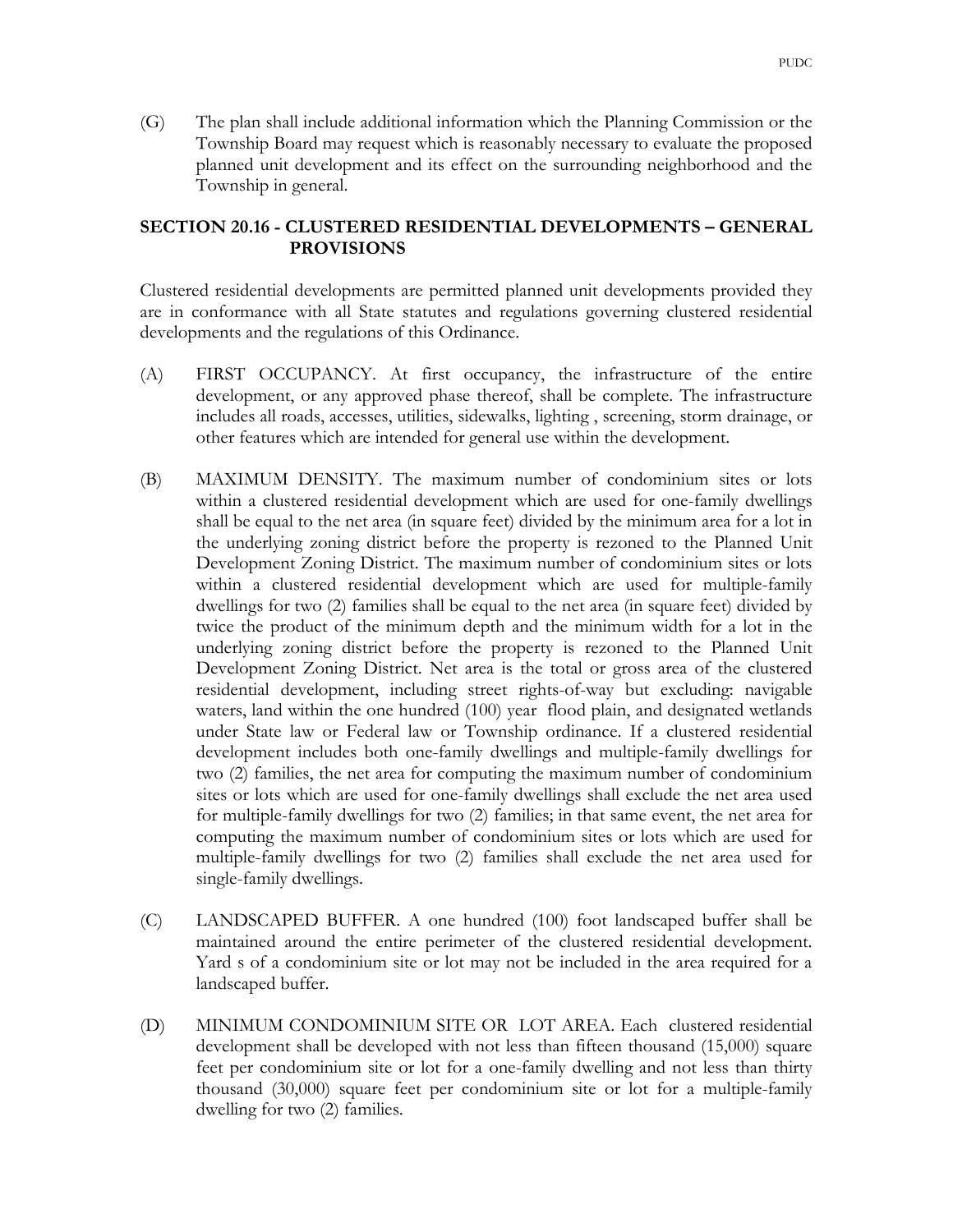(E) MINIMUM CLUSTERED RESIDENTIAL DEVELOPMENT DWELLING SIZE. The minimum floor area is one thousand eighty (1080) square feet for any one-family dwelling of two (2) bedrooms or less, outside dimensions, at the first floor level exclusive of attached garages, unenclosed porches or other accessory structures. The minimum floor area is increased by one hundred twenty (120) square feet for each bedroom in excess of two (2).

The minimum floor area is one thousand eighty (1080) square feet for each dwelling contained within a multiple-family dwelling for two (2) families of two (2) bedrooms or less, outside dimensions, at the first floor level exclusive of attached garages, unenclosed porches or other accessory structures. The minimum floor area is increased by one hundred twenty (120) square feet for each bedroom in excess of two (2).

- (F) REQUIRED YARDS. The required front yard of each one-family dwelling or multiple-family dwelling for two (2) families on a condominium site or lot shall be forty (40) feet as measured from the condominium site or lot front line to the nearest wall of the dwelling (i.e., seventy-three [73] feet as measured from the center line of the street to the nearest wall of the building, if the street is located on a sixty-six [66] feet right-of-way). Each required side yard of the condominium site or lot shall be no less than ten (10) feet as measured from the condominium site or lot side line to the nearest side wall of the one-family dwelling or multiple-family dwelling for two (2) families. Each required rear yard of the condominium site or lot shall be no less than twenty-five (25) feet as measured form the condominium site or lot rear line to the nearest rear wall of the one-family dwelling or multiple-family dwelling for two (2) families.
- (G) CORNER CONDOMINIUM SITES OR LOTS. Where a condominium site or lot is bounded by two (2) streets, the front yard requirement shall be met for each street. No fence, structure or planting over thirty (30) inches in height shall be located within the required front yard s of any corner condominium site or lot.
- (H) STREET REQUIREMENTS. Each street which provides or may provide access to one (1) or more principal buildings, including one-family dwellings or multiple-family dwellings for two (2) families, shall meet the following conditions.
	- (1) The street shall be constructed in a good and workmanlike manner upon and be bisected by the center line of an easement which is established by a duly recorded conveyance and which is not less than sixty-six (66) feet in width for its entire length.
	- (2) The street shall be constructed so as to sufficiently control storm water runoff and permit effective storm water drainage, such as by means of ditches constructed parallel to and on either side of the street, by sloping the sides of the street from the center thereof, or by other effective methods.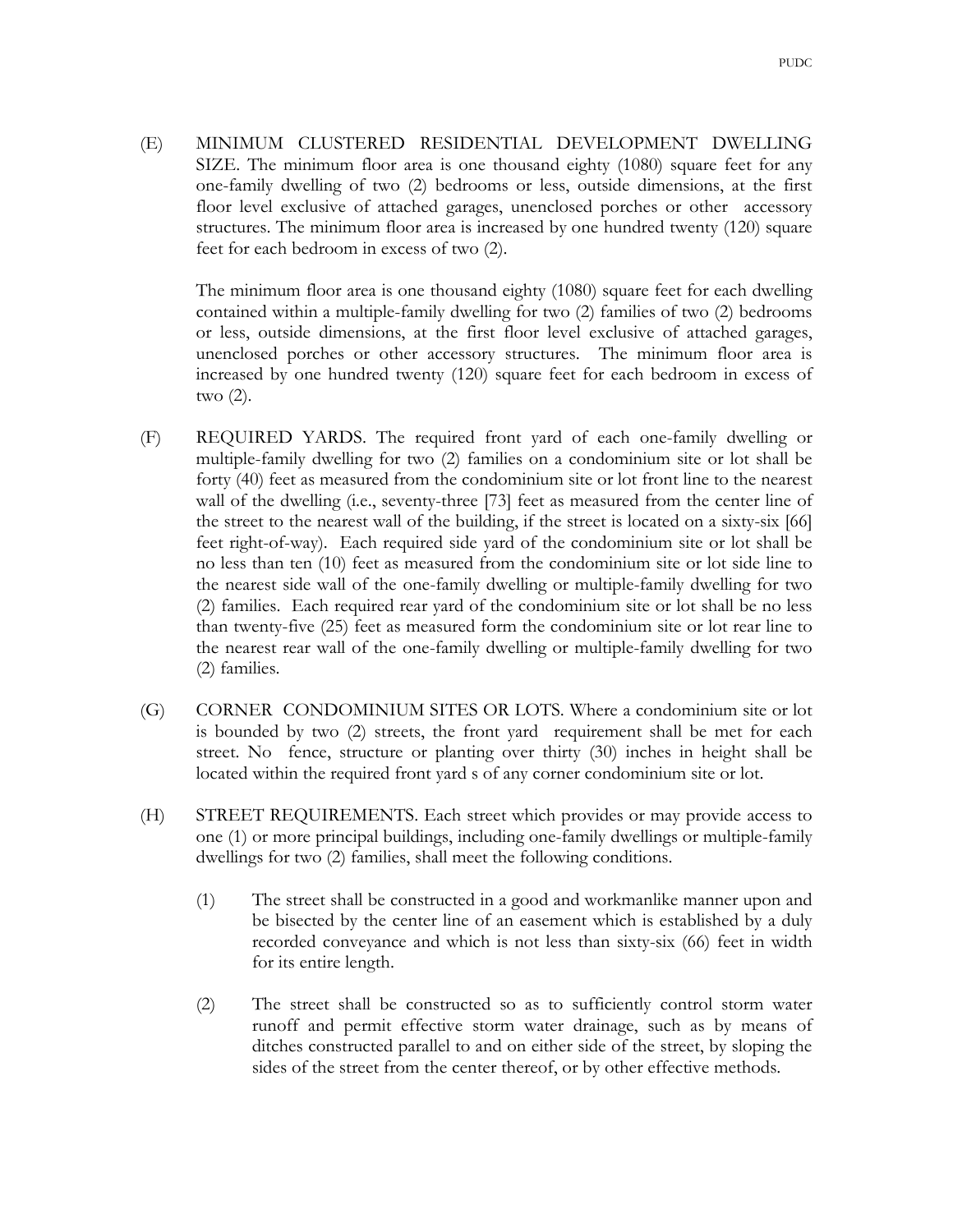- (3) The street shall have a sand and gravel base of not less than twelve (12) inches in depth of which not less than six (6) inches in depth shall be only gravel.
- (4) The street shall have a road bed not less than twenty-four (24) feet wide for its entire length.
- (5) The street shall be constructed over adequate culverts where necessary and as may be required by the Ottawa County Road Commission (or as would be required by the Ottawa County Road Commission if the street were a public rather than a private street).
- (6) The street shall be covered with bituminous blacktop paving material of not less than one and one-half (1-1/2) inches in depth at any point and of not less than twenty (20) feet in width for its entire length (alternate hard surfaces will be allowed following submission to and approval by the Township Board).
- (7) The street shall be subject to a joint maintenance agreement among the condominium site or lot owners (this joint maintenance agreement must be acceptable to the Township Board and recorded with the Ottawa County Register of Deeds).
- (I) PARKING AND SIDEWALKS. Two (2) parking spaces shall be provided for each dwelling on a condominium site or lot. If on-site vehicle parking is provided, the parking spaces may either be in tandem or side by side. If in tandem, the width shall be not less than ten (10) feet and the combined length shall not be less than forty (40) feet. If side by side, the combined width of the two (2) parking spaces shall be not less than nineteen (19) feet and the combined length shall not be less than twenty (20) feet. Under either alternative, the length shall be measured from the curb or inner walkway edge. Each parking space shall be conveniently located in relation to the one-family dwelling or multiple-family dwelling for two (2) families for which it is provided and shall be similarly constructed in accordance with current construction standards and specifications for subdivision streets of the AASHTO; provided, however, that not less than a two (2) inch bituminous aggregate surface shall be required in any event. If sidewalks are provided to facilitate pedestrian movement within the clustered residential development, such sidewalks shall be a minimum of three (3) feet in width and shall consist of three (3) inches of concrete in thickness.
- (J) ACCESS FROM MAJOR STREETS. Each clustered residential development shall have one (1) or more access streets that enter from a paved local or primary road which does not lie within a platted subdivision.
- (K) SIGNS. A maximum of one (1) identification sign is allowed at each access point to the clustered residential development. Each sign shall not exceed thirty (30) square feet in area and shall not be illuminated by any light source other than a continuous